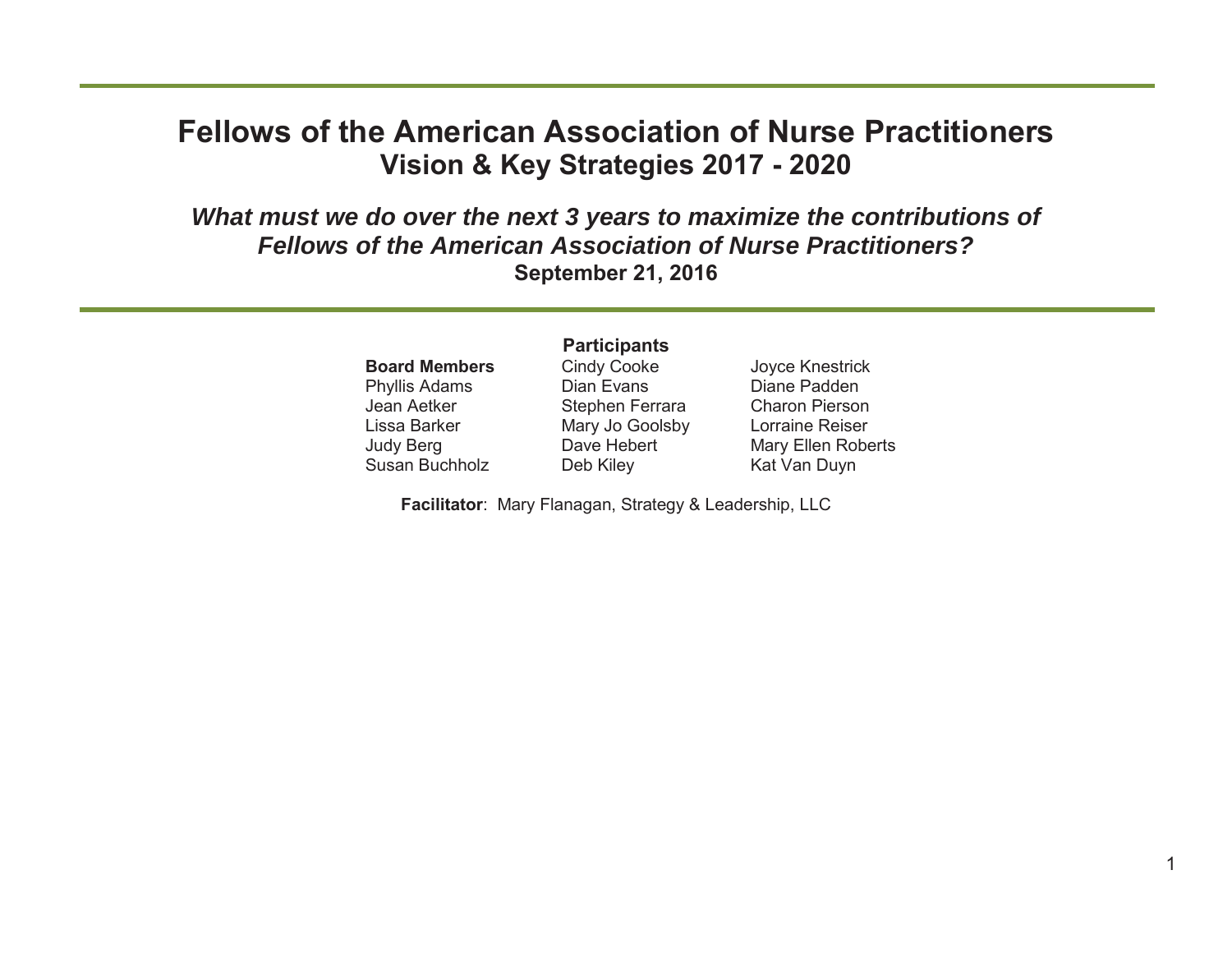# **HOPES & EXPECTATIONS FOR SESSION**

- ▶ Establish a vision of where we want Fellows to be. How do we engage 600+?
- $\blacktriangleright$  Increase visibility of Fellows activities
- ▶ Keep FAANP inspiring, maintain fellowship, remain inspiring
- ▶ Consider regional forums for sharing
- ▶ Develop rapid response group to develop position statements that are loud and clear
- ▶ Make it easy for people to be involved
- ▶ Find ways to engage ALL Fellows
- ▶ Make sure we build a convening infrastructure to engage all. Push, encourage "new" people.
- ▶ Cherish our past, build on it, as we change and energize our organization
- ▶ Be realistic about what we can really do
- $\triangleright$  Be a collaborative arm Fellows can pivot off of AANP specialty efforts and groups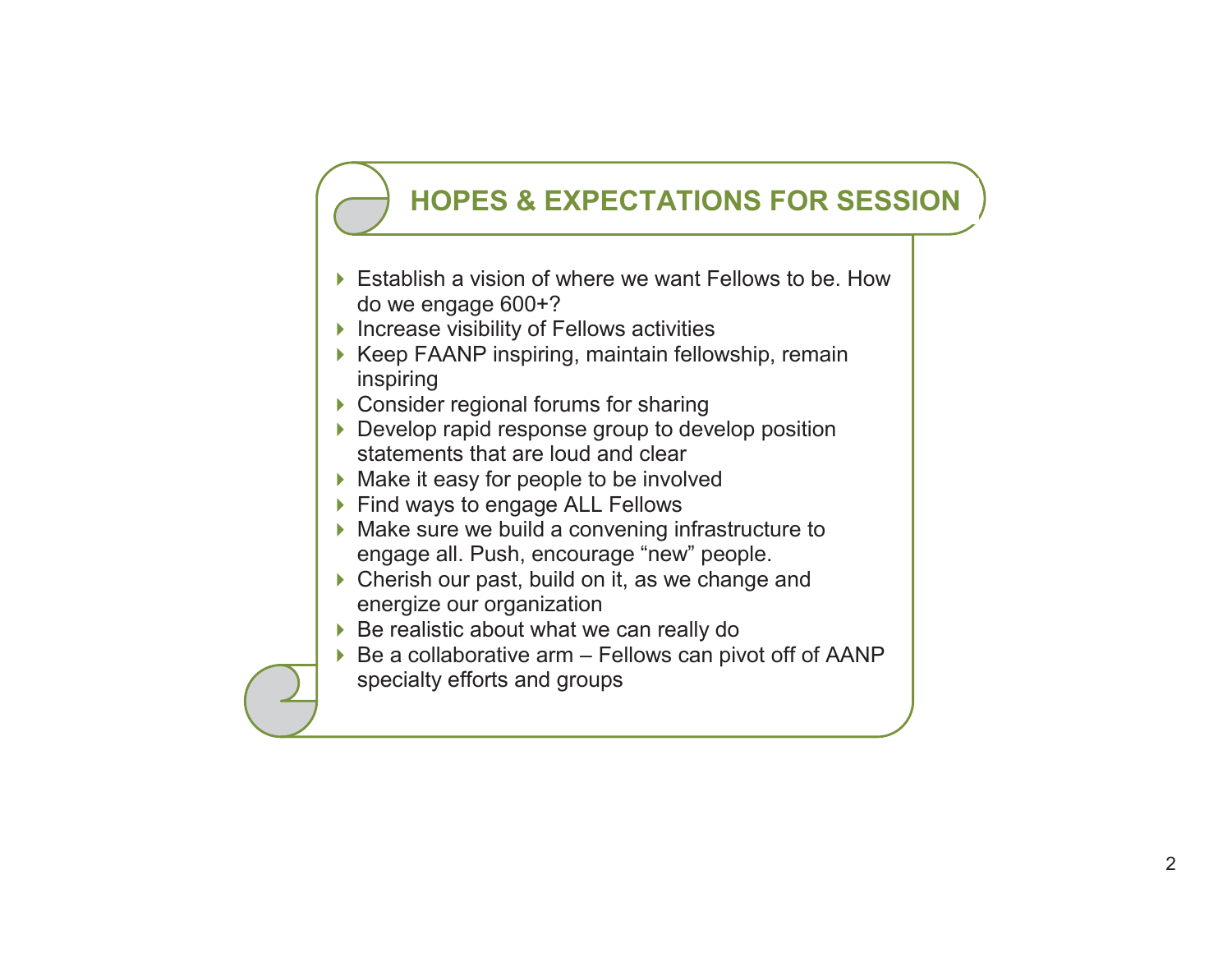#### **AANP STRATEGIC PLAN UPDATE:**

**Practice Education Advocacy Research Leadership** 



#### **What does this call FAANP to do?**

- ▶ The most important thing: ensuring the quality of the NP pipeline What got us here won't work in the **future. Call it out. Don't be afraid to put out controversial statements regarding education**
- **We must have VOICE. Present a compelling "sound the alarm", and come up with sensible solutions**
- **We need to be sure we have depth and breadth to succeed**
- **We must come across as collaborators**
- **Work with accrediting bodies on standards and quality. Get our Fellows placed on higher level committees**
- **let others know what role FAANP is playing in leading health care**
- ▶ Develop a rapid response team ensure we have the capacity to respond to key HC issues with a **comprehensive statement within one day. Disseminate through contemporary channels**
- **Provide webinars**
- **Data = power: AANP has research agenda. Provide leadership & publish**
- **Ensure we have an infrastructure that supports all of the above**
- **Increase our efficiency by utilizing the energy of our 600+ fellows. Expand engagement & involvement.**
- **Develop new leadership through our mentorship program.**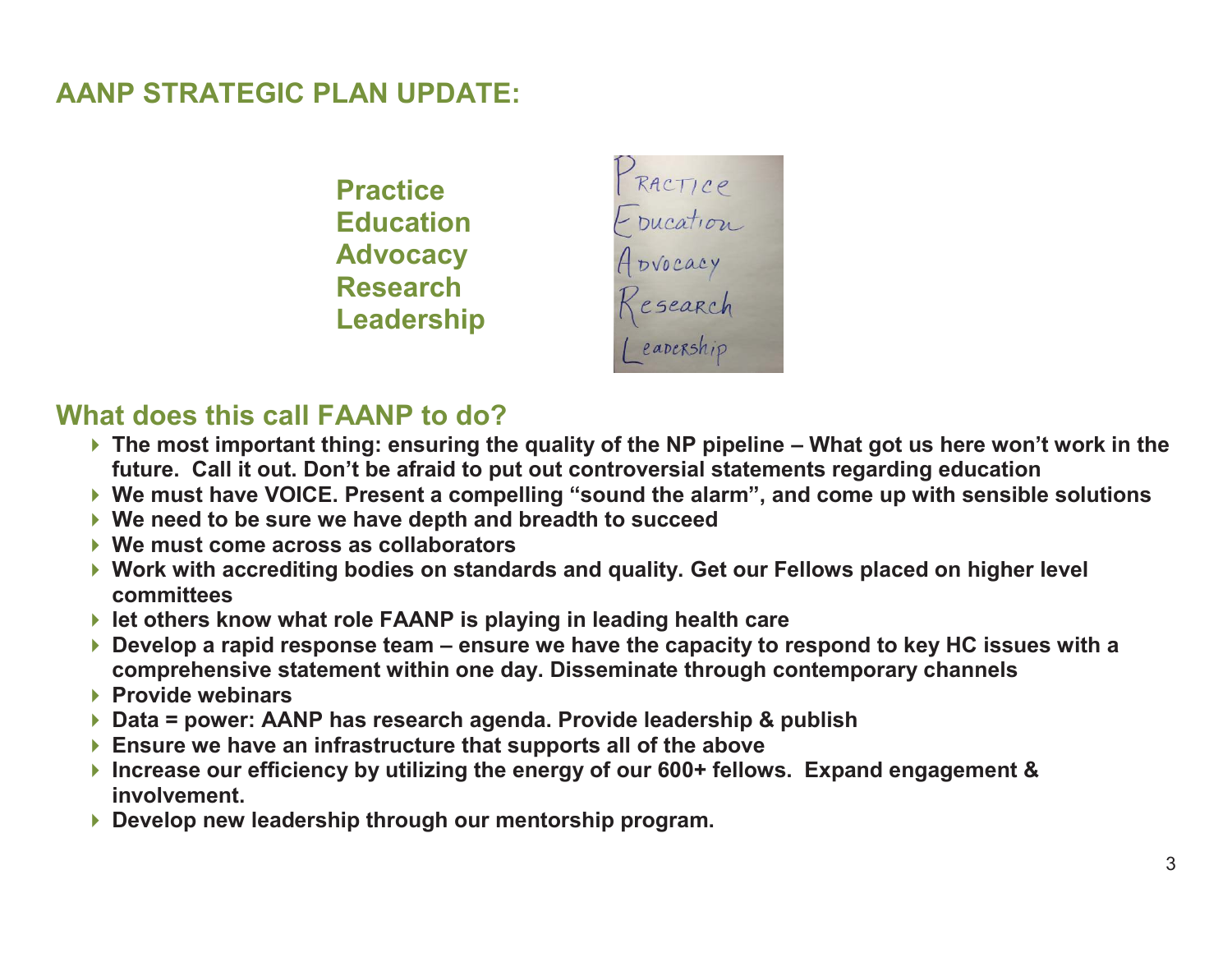## **REFLECTION ON THE PAST:**

## **2010 STRATEGIC PRIORITIES, 3-YEAR SUCCESS INDICATORS**

| <b>Strategic Priority</b>                        | 3-Year Success Indicators                                                                                                                                                                                                                                                                                                     |
|--------------------------------------------------|-------------------------------------------------------------------------------------------------------------------------------------------------------------------------------------------------------------------------------------------------------------------------------------------------------------------------------|
| Refine organizational infrastructure             | Position on BOD of AANP rep. Fellows ■<br>Increased participation of all Fellows $\blacksquare$<br>Fellows know about FAANP functions & available contributions $\blacksquare$<br>Business Plan implemented: org structure supports SP; budget & funding<br>supports $SP$<br>Impact dashboard metrics improved $\blacksquare$ |
| Develop & export our knowledge &<br>expertise    | Interactive database of FAANP expertise (incl legis., HC boards, etc.) <b>a</b><br>Writing teams for grants & publications $\blacksquare$<br>Research agenda developed -<br>Funded resource center <b>n</b>                                                                                                                   |
| Strengthen mentoring & leadership<br>development | Well developed, defined & operationalized mentoring program - eval. &<br>$modified$ annually $\blacksquare$<br>Secure resources: financial & intellectual partner, FTE AANP =<br>Leadership Academy created & implemented $\blacksquare$                                                                                      |
| Optimize our influence & visibility              | NP candidates for local, state & Fed office have been ID'd & supported $\blacksquare$<br>2 written international collaborative relationships $\blacksquare$<br>Diverse fellow rep. on natl & intl HC forums $\blacksquare$<br>Media campaign in place $\blacksquare$                                                          |

- $\blacksquare$  = No progress
- $\blacksquare$  = Some progress, not completed
- = Completed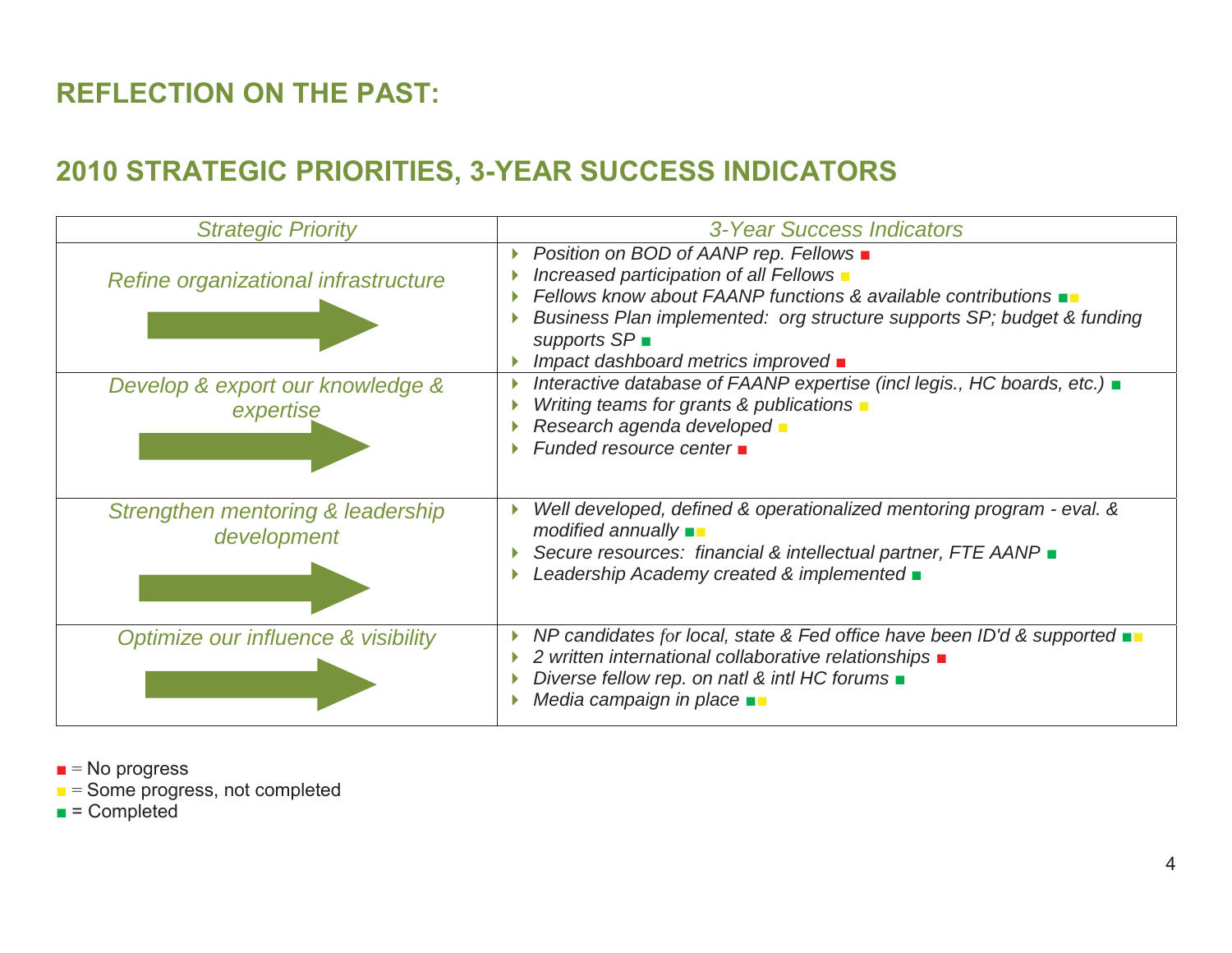### **REFLECTION ON PAST STRATEGIC PLAN**

| <b>Major Accomplishments</b>           |           | <b>Setbacks</b>                             | <b>Key Learnings/ Insights</b>         |
|----------------------------------------|-----------|---------------------------------------------|----------------------------------------|
| Increased visibility of FAANP within   | $\bullet$ | Succession planning                         | Growth is both a success and an        |
| <b>AANP</b>                            | $\bullet$ | We're an organization within an             | challenge                              |
| Increased diversity of the             |           | organization & need authorization to act    | How big do we want to get? $-$         |
| membership of FAANP                    |           | on things we want to do                     | Challenging to have full engagement    |
| We have kept to the diversity          | $\bullet$ | <b>Financial challenges</b>                 | as numbers grow.                       |
| mission for FAANP                      | $\bullet$ | Some Fellows just want the initials - don't | Technology infrastructure needs to     |
| We have a process to honor             |           | embrace the mission                         | keep evolving                          |
| outstanding Fellows                    | $\bullet$ | Not enough diversity among Fellows          | Staffing challenges as we continue to  |
| Our newsletter is phenomenal           | ٠         | Challenges with culture, leadership &       | grow                                   |
| We now have dues alignment             |           | political transitions of merger             | We have potential power $-$ we want to |
| We are one state away from 50          |           |                                             | harness it                             |
| state representation                   |           |                                             | <b>FAANP supports AANP</b>             |
| Honorary members                       |           |                                             |                                        |
| Added Fellows participate in           |           |                                             |                                        |
| <b>National Conference Chair Award</b> |           |                                             |                                        |
| More robust meetings – growing         |           |                                             |                                        |
| numbers - people come back             |           |                                             |                                        |
| Website improvements                   |           |                                             |                                        |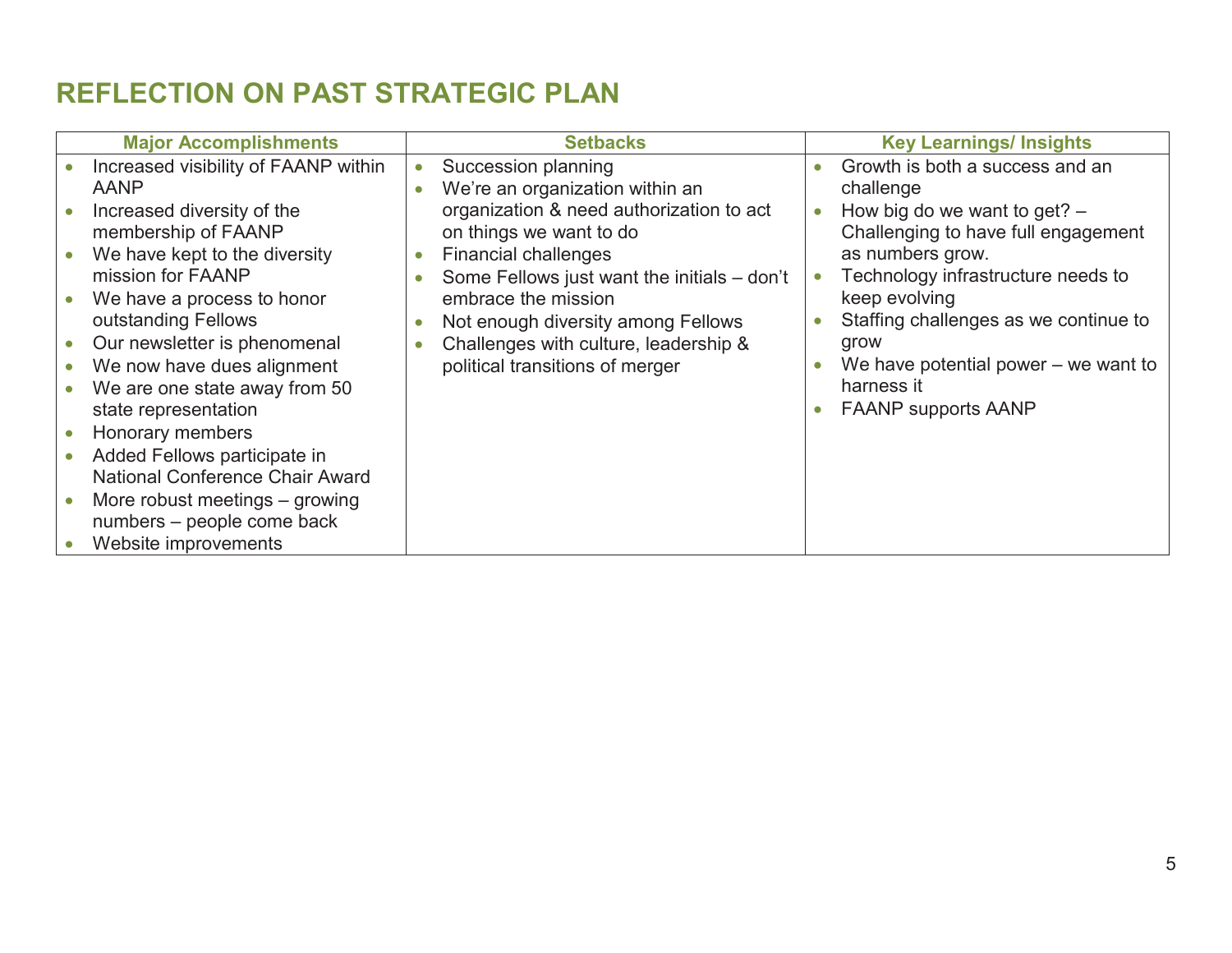#### **PRACTICAL VISION: What do we want to see in place in 2020 as a result of our actions?**

| <b>Advancing</b><br>health care<br>outcomes                                                                                                                                                                                                  | <b>FAANP is globally</b><br>recognized for<br>contributions                                                                                                                              | <b>Effective</b><br>partnerships                                                                                                                                                                                                                                                                                                                                                                                                                                                                                                                                         | <b>Meaningful</b><br>engagement of<br><b>ALL Fellows</b>                                                                                                                                                                                                                                                                                                                                                                                                                                                                                                                               | <b>Improved</b><br>communication<br>through<br>technology                                                                                                                                                                                                                                                                                                                                     | <b>Strong</b><br>advocacy<br>presence                                                                                                                                                                                                                                                                                                                                                                                                                                                                                       | <b>Optimized</b><br><b>resources</b>                                                                                                                                                                 |
|----------------------------------------------------------------------------------------------------------------------------------------------------------------------------------------------------------------------------------------------|------------------------------------------------------------------------------------------------------------------------------------------------------------------------------------------|--------------------------------------------------------------------------------------------------------------------------------------------------------------------------------------------------------------------------------------------------------------------------------------------------------------------------------------------------------------------------------------------------------------------------------------------------------------------------------------------------------------------------------------------------------------------------|----------------------------------------------------------------------------------------------------------------------------------------------------------------------------------------------------------------------------------------------------------------------------------------------------------------------------------------------------------------------------------------------------------------------------------------------------------------------------------------------------------------------------------------------------------------------------------------|-----------------------------------------------------------------------------------------------------------------------------------------------------------------------------------------------------------------------------------------------------------------------------------------------------------------------------------------------------------------------------------------------|-----------------------------------------------------------------------------------------------------------------------------------------------------------------------------------------------------------------------------------------------------------------------------------------------------------------------------------------------------------------------------------------------------------------------------------------------------------------------------------------------------------------------------|------------------------------------------------------------------------------------------------------------------------------------------------------------------------------------------------------|
| Process in<br>place to<br>deploy NP<br>research<br>agenda<br>More<br>published<br>research<br>by fellows<br>Active<br>engageme<br>nt with<br>NCSBN to<br>share data<br>Fellows<br>have<br>contributed<br>to evidence<br>based<br>health care | Fellows are<br>$\bullet$<br>visible to the<br>community<br>Increased<br>visibility of<br>Fellows<br>(aggregate)<br><b>FAANP</b> national<br>visibility of<br>Fellows'<br>accomplishments | <b>Network</b><br>$\bullet$<br>facilitation<br>(partners)<br>Greater<br>$\bullet$<br>engagement with<br>other<br>organizations<br>Fellows to<br>Fellows<br>Active<br>$\bullet$<br>engagement with<br>NONPF to<br>promote quality<br>NP education<br>Fellows are<br>$\bullet$<br>collaborators in<br>high quality<br>health care<br>education<br><b>FAANP</b><br>$\bullet$<br>collaboration in<br>AANP strategic<br>planning<br><b>FAANP</b><br>$\bullet$<br>designated board<br>position<br>Ensure alignment<br>$\bullet$<br>of projects<br>$FAANP \leftrightarrow AANP$ | Utilize new talent<br>$\bullet$<br>Engage "Keep<br>retired" Fellows<br>Something to do<br>$\bullet$<br>by more Fellows<br>Infrastructure in<br>$\bullet$<br>place to support<br>increased<br>engagement<br><b>FAANP</b><br>$\bullet$<br>substructure of<br>themed groups<br>Electronic<br>$\bullet$<br>communication<br>channel for<br>Fellows to interact<br>Fellows<br>$\bullet$<br>accomplishments<br>are celebrated<br>collectively<br><b>Sponsors Actively</b><br>mentor their<br>inductees for 2<br>years<br><b>FAANP</b><br>$\bullet$<br>spearheading<br>succession<br>planning | Webinar<br>$\bullet$<br>educational<br>series led by<br><b>Fellows</b><br>Video stream<br>$\bullet$<br>Fellows'<br>meetings<br>Innovative<br>$\bullet$<br>communication<br>platforms<br><b>Mixed</b><br>$\bullet$<br>communication<br>methods<br>established<br>and used as<br>the norm<br>FAQ fact<br>$\bullet$<br>sheets to<br>support staff<br><b>COMMANY</b><br>llows Coggn<br>Titles for | <b>FAANP</b><br>$\bullet$<br>Rapid<br>Response<br>Network fully<br>developed<br>Fellows are<br>$\bullet$<br>recognized<br>for input on<br>quality health<br>care issues<br><b>Elect Fellows</b><br>$\bullet$<br>to local,<br>state, federal<br>office<br>Fellows<br>$\bullet$<br>empower<br>other NPs to<br>create or<br>impact policy<br><b>ARTNER</b><br>Ship<br>NETWORK<br>FAGILITATION<br>PARTNIRS)<br>ide Hran<br>San Harby<br>Gomething<br>To Do We<br>Must Tillia<br>NAUVATIVE<br>Communicati<br><b>B FACT SHEET</b> | Infrastruct<br>$\bullet$<br>ure to<br>support<br><b>FAANP</b><br>Effective<br>$\bullet$<br>utilization<br>of<br>volunteers<br>& staff<br>East Art Kampin<br>Agas at grandiy<br>Adas chec color<br>Em |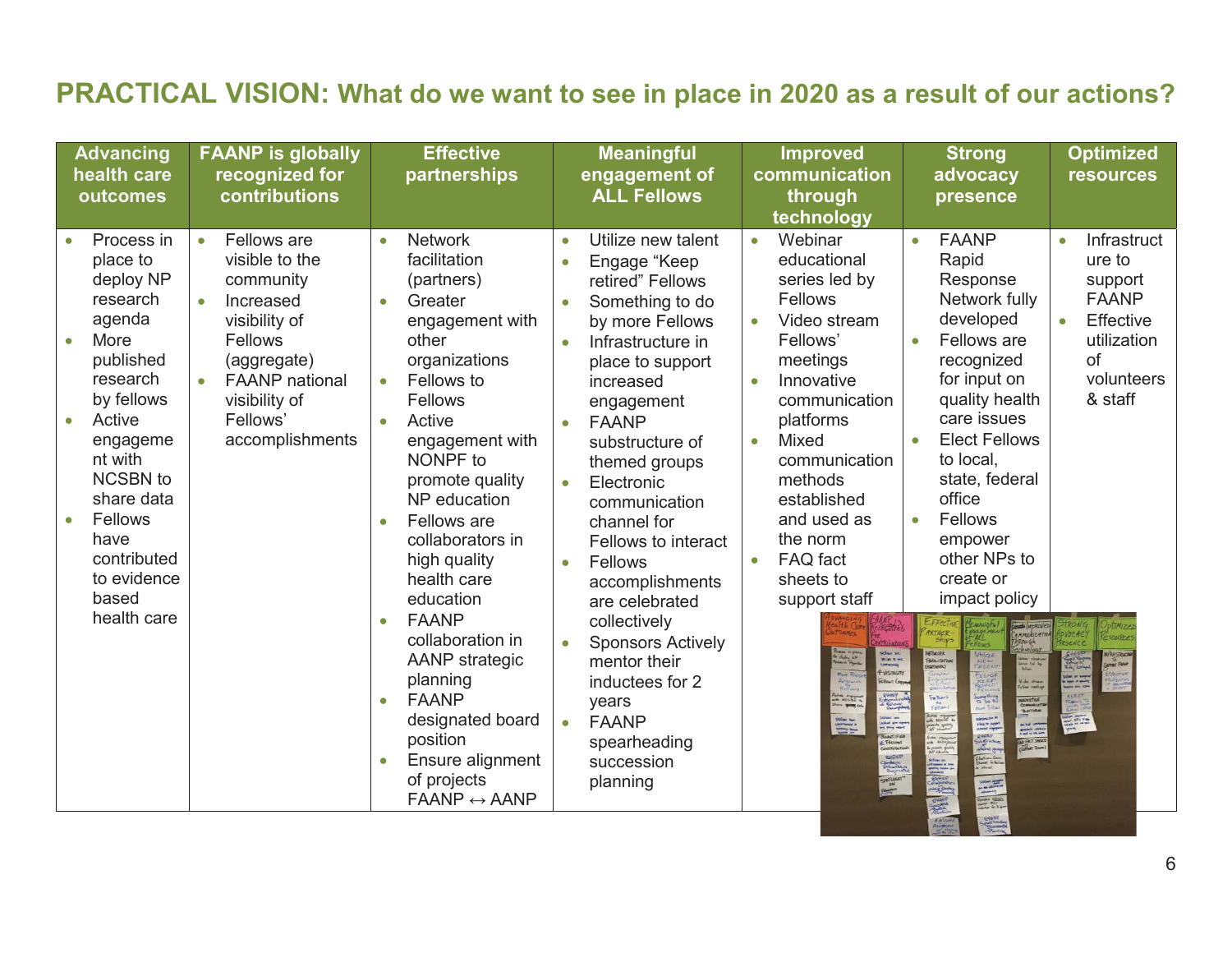#### **SITUATION ANALYSIS**

#### *Consideration of those things that will impact movement toward our vision. . .*

| <b>INTERNAL</b>                                                                                                                                                                                                                                                                                                                                                                                                                                                                                                                                                                                                                                                                                                                                                                                                                                                              |                                                                                                                                                                                                                                                                                                                                                                                             | <b>External</b>                                                                                                                                                                                                                                                                                                                                                                                                                                                                                                     |                                                                                                                                                                                                                                                                                                                                                                                                                                                                                                                           |  |  |
|------------------------------------------------------------------------------------------------------------------------------------------------------------------------------------------------------------------------------------------------------------------------------------------------------------------------------------------------------------------------------------------------------------------------------------------------------------------------------------------------------------------------------------------------------------------------------------------------------------------------------------------------------------------------------------------------------------------------------------------------------------------------------------------------------------------------------------------------------------------------------|---------------------------------------------------------------------------------------------------------------------------------------------------------------------------------------------------------------------------------------------------------------------------------------------------------------------------------------------------------------------------------------------|---------------------------------------------------------------------------------------------------------------------------------------------------------------------------------------------------------------------------------------------------------------------------------------------------------------------------------------------------------------------------------------------------------------------------------------------------------------------------------------------------------------------|---------------------------------------------------------------------------------------------------------------------------------------------------------------------------------------------------------------------------------------------------------------------------------------------------------------------------------------------------------------------------------------------------------------------------------------------------------------------------------------------------------------------------|--|--|
| <b>Strengths</b>                                                                                                                                                                                                                                                                                                                                                                                                                                                                                                                                                                                                                                                                                                                                                                                                                                                             | <b>Weaknesses</b>                                                                                                                                                                                                                                                                                                                                                                           | <b>Opportunities</b>                                                                                                                                                                                                                                                                                                                                                                                                                                                                                                | <b>Threats</b>                                                                                                                                                                                                                                                                                                                                                                                                                                                                                                            |  |  |
| Institutional memory<br>Passion<br>Unlimited brain resources<br>$\bullet$<br>Big collection of leadership skills<br>$\bullet$<br>We are embedded/ part of the<br>$\bullet$<br>largest NP professional organization<br>Increasing #s of Fellows<br>$\bullet$<br>Respect and care for each other<br>$\bullet$<br>Phenomenal support staff<br>$\bullet$<br>Good process for selection of<br>$\bullet$<br>Fellows<br>We're not afraid to assess what we<br>$\bullet$<br>do and improve on it<br><b>Commitment of AANP to FAANP</b>                                                                                                                                                                                                                                                                                                                                               | People are busy<br>$\bullet$<br>We're all leaders<br>$\bullet$<br>Growth is too rapid<br>$\bullet$<br>We are geographically<br>$\bullet$<br>dispersed<br>Communication<br>$\bullet$<br>patterns don't work for<br>everyone<br>Increasing #s of<br>$\bullet$<br>Fellows - not everyone<br>is engaged<br>Need to increase<br>$\bullet$<br>revenues<br>We cannot compete<br>with AANP for \$\$ | Changing HC environment<br>$\bullet$<br>Establish partnerships<br>$\bullet$<br>Growing recognition of NP<br>$\bullet$<br>Increased voice<br>$\bullet$<br><b>Grant opportunities</b><br>Policy leadership<br>$\bullet$<br>Advancing technology<br>$\bullet$<br>Boards that need<br>$\bullet$<br>representation of NP<br>International respect<br>$\bullet$<br>Opportunities to be proactive<br>$\bullet$<br>Opportunities to be nimble<br>$\bullet$<br>with our responses<br>NP training programs lacking<br>quality | Changing HC environment<br>$\bullet$<br>Turf battles with organized medicine,<br>$\bullet$<br>physician assistants, etc.<br>Competing nursing organizations<br>$\bullet$<br>Complacency<br>$\bullet$<br>Legislators, bureaucrats who don't<br>understand HC, yet set policy that<br>impacts HC<br>Insurance<br>$\bullet$<br><b>Outdated CMS regulations</b><br>$\bullet$<br>NP lack full practice authority in some<br>states<br>Payment disparity<br>NP training programs lacking quality<br>Diluting the "Fellow" brand |  |  |
|                                                                                                                                                                                                                                                                                                                                                                                                                                                                                                                                                                                                                                                                                                                                                                                                                                                                              | What will block us from success?                                                                                                                                                                                                                                                                                                                                                            |                                                                                                                                                                                                                                                                                                                                                                                                                                                                                                                     | <b>Key challenges ahead</b>                                                                                                                                                                                                                                                                                                                                                                                                                                                                                               |  |  |
| Policy<br>$\bullet$<br>Not recognized as experts<br>$\bullet$<br>Apathy, Stagnation, burnout<br>$\bullet$<br>Not enough money, time, ability<br>$\bullet$<br>Confusion about FAANP's role, the ANA, AANP and other professional group roles<br>$\bullet$<br>Humility - failure to tell our story<br>$\bullet$<br><b>Traditional hierarchical roles</b><br>$\bullet$<br>Expectations - ambiguity, Unexpressed expectations<br>$\bullet$<br>Changes in the workforce<br>$\bullet$<br>IT expertise - resistance to learn, inability to advance<br>$\bullet$<br>Skill set to advocate - confidence<br>$\bullet$<br>Hesitance to be political – perceived conflicts of interest with work settings and political<br>$\bullet$<br>advocacy<br>Turf wars<br>$\bullet$<br>Don't know how to tap into resources<br>$\bullet$<br>Board that is not aligned or ineffective<br>$\bullet$ |                                                                                                                                                                                                                                                                                                                                                                                             | $\bullet$<br>$\bullet$<br>$\bullet$<br>$\bullet$<br>$\bullet$<br>$\bullet$                                                                                                                                                                                                                                                                                                                                                                                                                                          | Communication<br>Get technology right<br>Measure and communicate the impact of<br><b>FAANP</b><br>How to get Fellows to open communications,<br>respond and engage<br>How to adapt communication to Fellows<br>Membership management (repetitive queries,<br>dues collection, etc<br>Clarity of expectations<br>Continued effective leadership<br>Controlled growth<br>Impact education (guardianship of<br>professional preparation)<br>Impact legislation<br>Collaborate with others                                    |  |  |